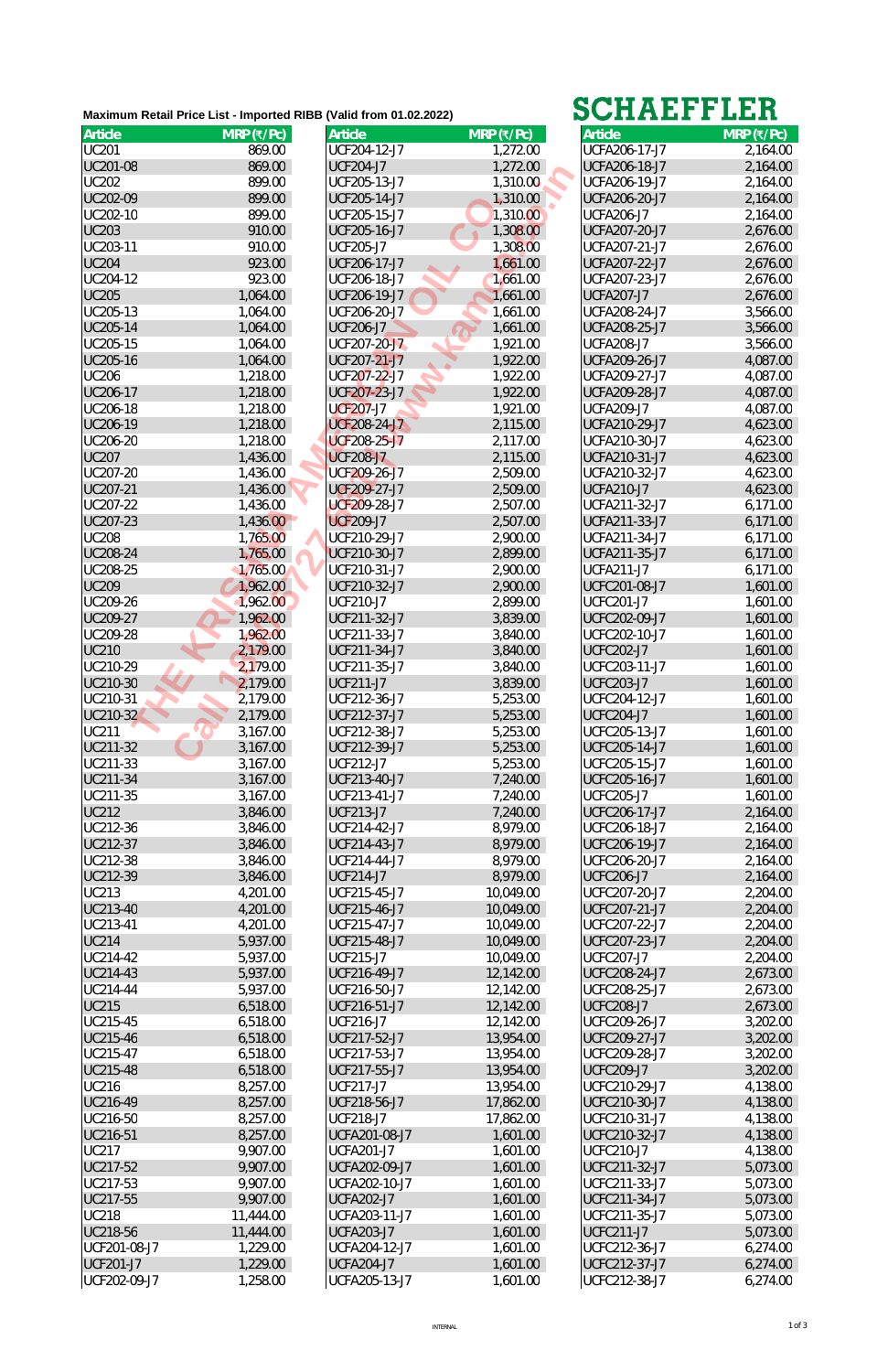| Article                                   | $MRP$ (₹/Pc)         | Article                          | $MRP$ (₹/Pc)         | <b>Article</b>                   | $MRP$ (₹/Pc)         |
|-------------------------------------------|----------------------|----------------------------------|----------------------|----------------------------------|----------------------|
| UCF202-10-J7                              | 1,258.00             | UCFA205-14-J7                    | 1,601.00             | UCFC212-39-J7                    | 6,274.00             |
| <b>UCF202-J7</b>                          | 1,258.00             | UCFA205-15-J7                    | 1,601.00             | <b>UCFC212-J7</b>                | 6,274.00             |
| UCF203-11-J7                              | 1,265.00             | UCFA205-16-J7                    | 1,601.00             | UCFC213-40-J7                    | 7,204.00             |
| <b>UCF203-J7</b>                          | 1,265.00             | <b>UCFA205-J7</b>                | 1,601.00             | UCFC213-41-J7                    | 7,204.00             |
| <b>UCFC213-J7</b>                         | 7,202.00             | <b>UCFL215-J7</b>                | 10,049.00            | UCP218-56-J7                     | 17,862.00            |
| UCFC214-42-J7                             | 9,876.00             | UCFL216-49-J7                    | 12,142.00            | <b>UCP218-J7</b>                 | 17,862.00            |
| UCFC214-43-J7                             | 9,876.00             | UCFL216-50-J7                    | 12,142.00            | UCPA201-08-J7                    | 1,736.00             |
| UCFC214-44-J7                             | 9,876.00             | UCFL216-51-J7                    | 12,142.00            | <b>UCPA201-J7</b>                | 1,736.00             |
| <b>UCFC214-J7</b>                         | 9,876.00             | <b>UCFL216-J7</b>                | 12,142.00            | UCPA202-09-J7                    | 1,736.00             |
| UCFC215-45-J7                             | 10,946.00            | UCFL217-52-J7                    | 13,954.00            | UCPA202-10-J7                    | 1,736.00             |
| UCFC215-46-J7                             | 10,946.00            | UCFL217-53-J7                    | 13,954.00            | <b>UCPA202-J7</b>                | 1,736.00             |
| UCFC215-47-J7                             | 10,946.00            | UCFL217-55-J7                    | 13,954.00            | UCPA203-11-J7                    | 1,736.00             |
| UCFC215-48-J7                             | 10,946.00            | <b>UCFL217-J7</b>                | 13,954.00            | <b>UCPA203-J7</b>                | 1,736.00             |
| <b>UCFC215-J7</b>                         | 10,946.00            | UCFL218-56-J7                    | 17,862.00            | UCPA204-12-J7                    | 1,736.00             |
| UCFC216-49-J7                             | 14,014.00            | <b>UCFL218-J7</b>                | 17,862.00            | <b>UCPA204-J7</b>                | 1,736.00             |
| UCFC216-50-J7                             | 14,014.00            | UCP201-08-J7                     | 1,229.00             | UCPA205-13-J7                    | 1,736.00             |
| UCFC216-51-J7                             | 14,014.00            | <b>UCP201-J7</b>                 | 1,229.00             | UCPA205-14-J7                    | 1,736.00             |
| <b>UCFC216-J7</b>                         | 14,014.00            | UCP202-09-J7                     | 1,258.00             | UCPA205-15-J7                    | 1,736.00             |
| UCFC217-52-J7                             | 16,685.00            | UCP202-10-J7                     | 1,258.00             | UCPA205-16-J7                    | 1,736.00             |
| UCFC217-53-J7                             | 16,685.00            | <b>UCP202-J7</b>                 | 1,258.00             | <b>UCPA205-J7</b>                | 1,736.00             |
| UCFC217-55-J7                             | 16,685.00            | UCP203-11-J7                     | 1,271.00             | UCPA206-17-J7                    | 2,257.00             |
| <b>UCFC217-J7</b>                         | 16,685.00            | <b>UCP203-J7</b>                 | 1,271.00             | UCPA206-18-J7                    | 2,257.00             |
| UCFC218-56-J7                             | 19,357.00            | UCP204-12-J7                     | 1,272.00             | UCPA206-19-J7                    | 2,257.00             |
| <b>UCFC218-J7</b>                         | 19,357.00            | <b>UCP204-J7</b>                 | 1,272.00             | UCPA206-20-J7                    | 2,257.00             |
| UCFL201-08-J7                             | 1,229.00             | UCP205-13-J7                     | 1,310.00             | <b>UCPA206-J7</b>                | 2,257.00             |
| <b>UCFL201-J7</b>                         | 1,229.00             | UCP205-14-J7                     | 1,310.00             | UCPA207-20-J7                    | 2,536.00             |
| UCFL202-09-J7                             | 1,258.00             | UCP205-15-J7                     | 1,310.00             | UCPA207-21-J7                    | 2,536.00             |
| UCFL202-10-J7                             | 1,258.00             | UCP205-16-J7                     | 1,308.00             | UCPA207-22-J7                    | 2,536.00             |
| <b>UCFL202-J7</b>                         | 1,258.00             | <b>UCP205-J7</b>                 | 1,308.00             | UCPA207-23-J7                    | 2,536.00             |
| UCFL203-11-J7                             | 1,271.00             | UCP206-17-J7                     | 1,661.00             | <b>UCPA207-J7</b>                |                      |
| UCFL203-J7                                |                      | UCP206-18-J7                     |                      | UCPA208-24-J7                    | 2,536.00             |
| UCFL204-12-J7                             | 1,271.00<br>1,272.00 | UCP206-19-J7                     | 1,661.00<br>1,661.00 | UCPA208-25-J7                    | 3,071.00             |
| <b>UCFL204-J7</b>                         | 1,272.00             | UCP206-20-J7                     |                      | <b>UCPA208-J7</b>                | 3,071.00             |
|                                           |                      |                                  | 1,661.00             |                                  | 3,071.00             |
| UCFL205-13-J7<br>UCFL205-14-J7            | 1,310.00             | <b>UCP206-J7</b><br>UCP207-20-J7 | 1,661.00             | UCPA209-26-J7                    | 3,603.00             |
| UCFL205-15-J7                             | 1,310.00             |                                  | 1,921.00             | UCPA209-27-J7                    | 3,603.00             |
|                                           | 1,310.00             | UCP207-21-J7                     | 1,922.00             | UCPA209-28-J7                    | 3,603.00             |
| UCFL205-16-J7                             | 1,308.00             | UCP207-22-J7                     | 1,922.00             | <b>UCPA209-J7</b>                | 3,603.00             |
| <b>UCFL205-J7</b>                         | 1,308.00             | UCP207-23-J7                     | 1,922.00             | UCPA210-29-J7                    | 4,272.00             |
| UCFL206-17-J7                             | 1,786.00             | <b>UCP207-J7</b>                 | 1,921.00             | UCPA210-30-J7                    | 4,272.00             |
| UCFL206-18-J7<br>UCFL206-19-J7            | 1,786.00             | UCP208-24-J7<br>UCP208-25-J7     | 2,200.00             | UCPA210-31-J7<br>UCPA210-32-J7   | 4,272.00             |
| UCFL206-20-J7                             | 1,786.00<br>1,786.00 | <b>UCP208-J7</b>                 | 2,198.00<br>2,200.00 | <b>UCPA210-J7</b>                | 4,272.00<br>4,272.00 |
| <b>UCFL206-J7</b>                         | 1,786.00             | UCP209-26-J7                     | 2,509.00             | UCT201-08-J7                     |                      |
| UCFL207-20-J7                             |                      | UCP209-27-J7                     |                      | <b>UCT201-J7</b>                 | 1,604.00             |
| UCFL207-21-J7                             | 1,975.00             | UCP209-28-J7                     | 2,509.00             | UCT202-09-J7                     | 1,604.00             |
| UCFL207-22-J7                             | 2,068.00             | <b>UCP209-J7</b>                 | 2,507.00             |                                  | 1,604.00             |
|                                           | 2,068.00             |                                  | 2,507.00             | UCT202-10-J7                     | 1,604.00             |
| UCFL207-23-J7                             | 2,068.00             | UCP210-29-J7                     | 2,900.00             | <b>UCT202-J7</b>                 | 1,604.00             |
| <b>UCFL207-J7</b><br><b>UCFL208-24-J7</b> | 1,975.00<br>2,275.00 | UCP210-30-J7<br>UCP210-31-J7     | 2,899.00<br>2,900.00 | UCT203-11-J7<br><b>UCT203-J7</b> | 1,604.00<br>1,604.00 |
|                                           |                      |                                  |                      |                                  |                      |
| UCFL208-25-J7<br><b>UCFL208-J7</b>        | 2,274.00             | UCP210-32-J7<br><b>UCP210-J7</b> | 2,900.00             | UCT204-12-J7<br><b>UCT204-J7</b> | 1,503.00             |
| UCFL209-26-J7                             | 2,275.00             | UCP211-32-J7                     | 2,899.00             |                                  | 1,503.00             |
| UCFL209-27-J7                             | 2,697.00<br>2,697.00 | UCP211-33-J7                     | 3,839.00<br>3,840.00 | UCT205-13-J7<br>UCT205-14-J7     | 1,749.00<br>1,749.00 |
| UCFL209-28-J7                             | 2,696.00             | UCP211-34-J7                     | 3,840.00             | UCT205-15-J7                     | 1,749.00             |
| <b>UCFL209-J7</b>                         | 2,696.00             | UCP211-35-J7                     | 3,840.00             | UCT205-16-J7                     | 1,749.00             |
| UCFL210-29-J7                             | 3,119.00             | <b>UCP211-J7</b>                 | 3,839.00             | <b>UCT205-J7</b>                 | 1,749.00             |
| UCFL210-30-J7                             | 3,115.00             | UCP212-36-J7                     | 5,254.00             | UCT206-17-J7                     | 2,034.00             |
| UCFL210-31-J7                             | 3,119.00             | UCP212-37-J7                     | 5,253.00             | UCT206-18-J7                     | 2,034.00             |
| UCFL210-32-J7                             | 3,119.00             | UCP212-38-J7                     | 5,253.00             | UCT206-19-J7                     | 2,034.00             |
| <b>UCFL210-J7</b>                         | 3,115.00             | UCP212-39-J7                     | 5,253.00             | UCT206-20-J7                     | 2,034.00             |
| UCFL211-32-J7                             | 4,130.00             | <b>UCP212-J7</b>                 | 5,254.00             | <b>UCT206-J7</b>                 | 2,034.00             |
| UCFL211-33-J7                             | 4,130.00             | UCP213-40-J7                     | 7,240.00             | UCT207-20-J7                     | 2,357.00             |
| UCFL211-34-J7                             | 4,130.00             | UCP213-41-J7                     | 7,240.00             | UCT207-21-J7                     | 2,357.00             |
| UCFL211-35-J7                             | 4,130.00             | <b>UCP213-J7</b>                 | 7,240.00             | UCT207-22-J7                     | 2,357.00             |
| <b>UCFL211-J7</b>                         | 4,130.00             | UCP214-42-J7                     | 8,979.00             | UCT207-23-J7                     | 2,357.00             |
| UCFL212-36-J7                             | 5,400.00             | UCP214-43-J7                     | 8,979.00             | <b>UCT207-J7</b>                 | 2,357.00             |
| UCFL212-37-J7                             | 5,648.00             | UCP214-44-J7                     | 8,979.00             | UCT208-24-J7                     | 2,891.00             |
| UCFL212-38-J7                             | 5,648.00             | <b>UCP214-J7</b>                 | 8,979.00             | UCT208-25-J7                     | 2,891.00             |
| UCFL212-39-J7                             | 5,648.00             | UCP215-45-J7                     | 10,049.00            | <b>UCT208-J7</b>                 | 2,891.00             |
| UCFL212-J7                                | 5,400.00             | UCP215-46-J7                     | 10,049.00            | UCT209-26-J7                     | 3,329.00             |
| UCFL213-40-J7                             | 6,977.00             | UCP215-47-J7                     | 10,049.00            | UCT209-27-J7                     | 3,329.00             |
| UCFL213-41-J7                             | 6,977.00             | UCP215-48-J7                     | 10,049.00            | UCT209-28-J7                     | 3,329.00             |
| <b>UCFL213-J7</b>                         | 6,977.00             | <b>UCP215-J7</b>                 | 10,049.00            | <b>UCT209-J7</b>                 | 3,329.00             |
|                                           |                      |                                  |                      |                                  |                      |